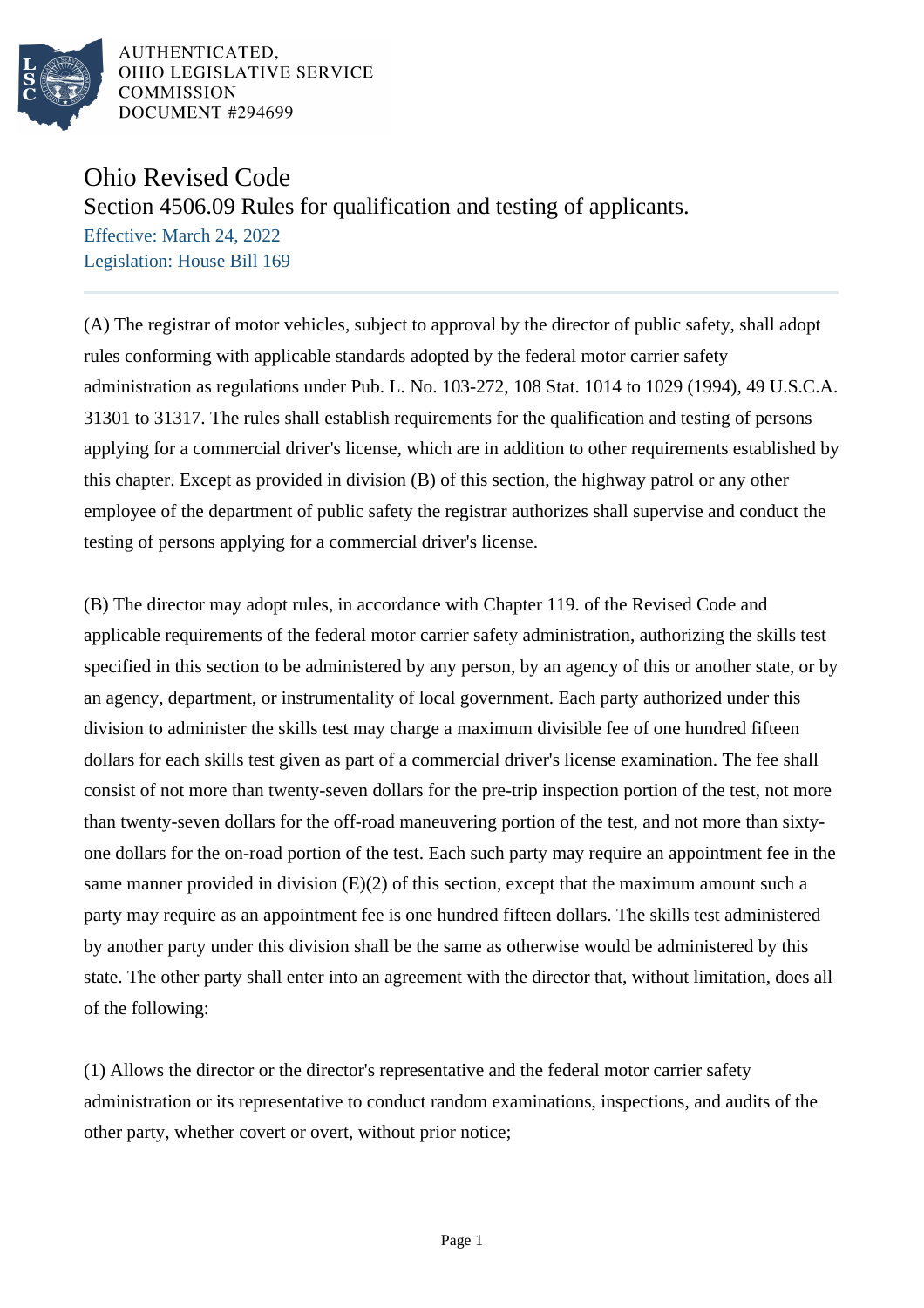

(2) Requires the director or the director's representative to conduct on-site inspections of the other party at least annually;

(3) Requires that all examiners of the other party meet the same qualification and training standards as examiners of the department of public safety, including criminal background checks, to the extent necessary to conduct skills tests in the manner required by 49 C.F.R. 383.110 through 383.135. In accordance with federal guidelines, any examiner employed on July 1, 2017, shall have a criminal background check conducted at least once, and any examiner hired after July 1, 2015, shall have a criminal background check conducted after the examiner is initially hired.

(4) Requires either that state employees take, at least annually and as though the employees were test applicants, the tests actually administered by the other party, that the director test a sample of drivers who were examined by the other party to compare the test results, or that state employees accompany a test applicant during an actual test;

(5) Unless the other party is a governmental entity, requires the other party to initiate and maintain a bond in an amount determined by the director to sufficiently pay for the retesting of drivers in the event that the other party or its skills test examiners are involved in fraudulent activities related to skills testing;

(6) Requires the other party to use only skills test examiners who have successfully completed a commercial driver's license examiner training course as prescribed by the director, and have been certified by the state as a commercial driver's license skills test examiner qualified to administer skills tests;

(7) Requires the other party to use designated road test routes that have been approved by the director;

(8) Requires the other party to submit a schedule of skills test appointments to the director not later than two business days prior to each skills test;

(9) Requires the other party to maintain copies of the following records at its principal place of business: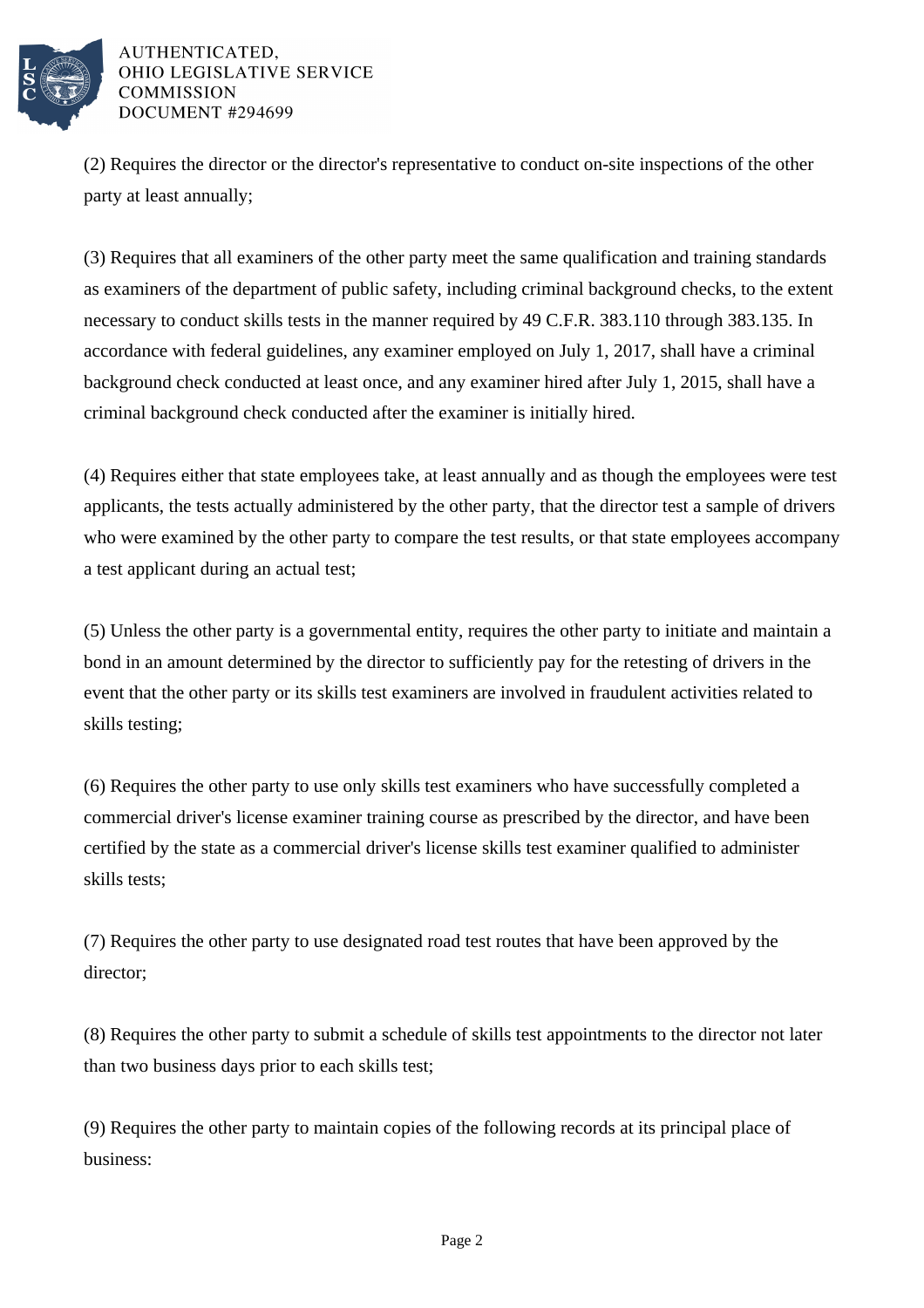

(a) The other party's commercial driver's license skills testing program certificate;

(b) Each skills test examiner's certificate of authorization to administer skills tests for the classes and types of commercial motor vehicles listed in the certificate;

(c) Each completed skills test scoring sheet for the current calendar year as well as the prior two calendar years;

(d) A complete list of the test routes that have been approved by the director;

(e) A complete and accurate copy of each examiner's training record.

(10) If the other party also is a driver training school, prohibits its skills test examiners from administering skills tests to applicants that the examiner personally trained;

(11) Requires each skills test examiner to administer a complete skills test to a minimum of thirtytwo different individuals per calendar year;

(12) Reserves to this state the right to take prompt and appropriate remedial action against the other party and its skills test examiners if the other party or its skills test examiners fail to comply with standards of this state or federal standards for the testing program or with any other terms of the contract.

(C) The director shall enter into an agreement with the department of education authorizing the skills test specified in this section to be administered by the department at any location operated by the department for purposes of training and testing school bus drivers, provided that the agreement between the director and the department complies with the requirements of division (B) of this section. Skills tests administered by the department shall be limited to persons applying for a commercial driver's license with a school bus endorsement.

(D)(1) The director shall adopt rules, in accordance with Chapter 119. of the Revised Code, authorizing waiver of the skills test specified in this section for any applicant for a commercial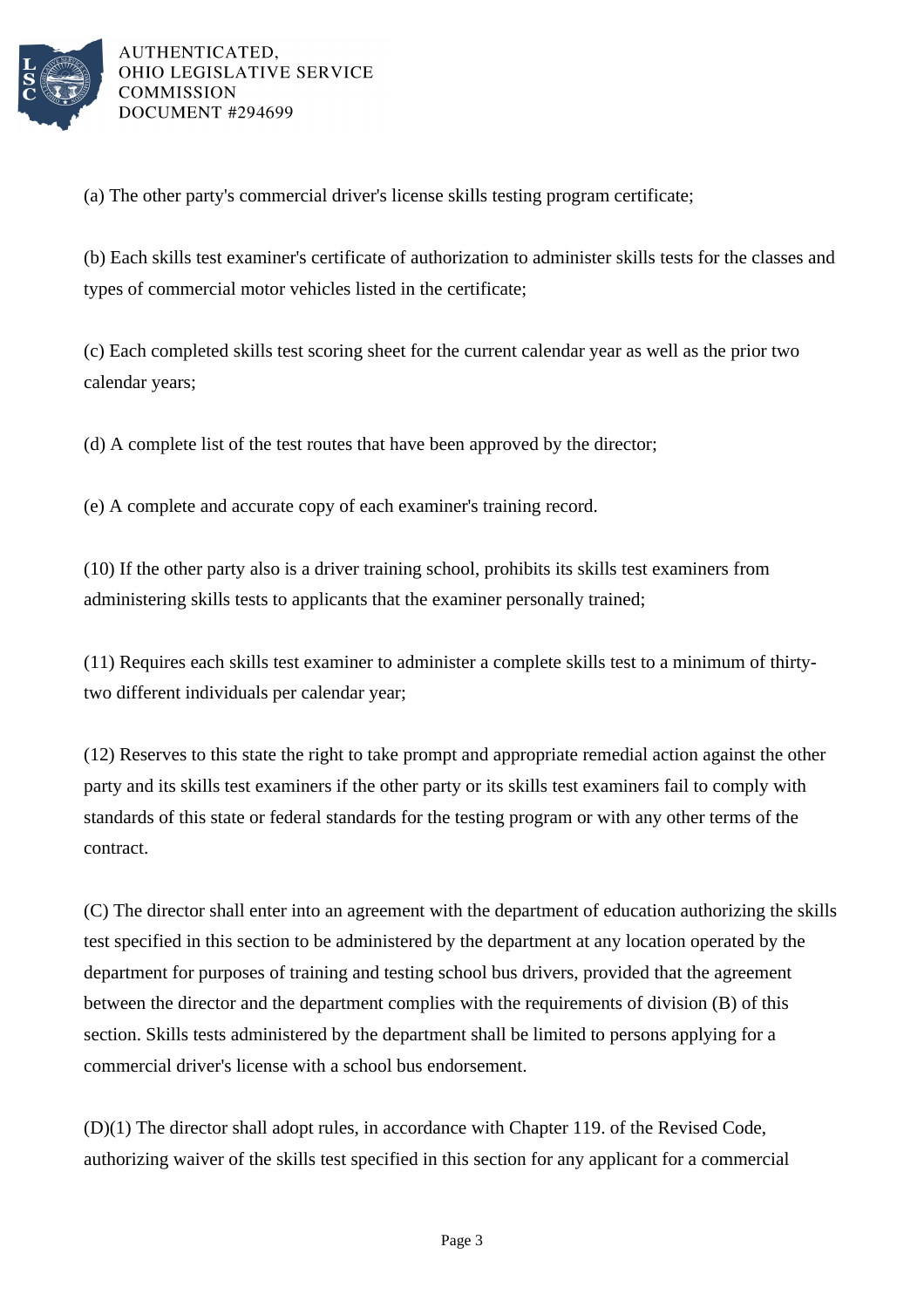

driver's license who meets all of the following requirements:

(a) As authorized under 49 C.F.R. 383.3(c), the applicant operates a commercial motor vehicle for military purposes and is one of the following:

(i) Active duty military personnel;

(ii) A member of the military reserves;

(iii) A member of the national guard on active duty, including full-time national guard duty, parttime national guard training, and national guard military technicians;

(iv) Active duty U.S. coast guard personnel.

(b) The applicant certifies that, during the two-year period immediately preceding application for a commercial driver's license, all of the following apply:

(i) The applicant has not had more than one license, excluding any military license.

(ii) The applicant has not had any license suspended, revoked, or canceled.

(iii) The applicant has not had any convictions for any type of motor vehicle for the offenses for which disqualification is prescribed in section 4506.16 of the Revised Code.

(iv) The applicant has not had more than one conviction for any type of motor vehicle for a serious traffic violation.

(v) The applicant has not had any violation of a state or local law relating to motor vehicle traffic control other than a parking violation arising in connection with any traffic accident and has no record of an accident in which the applicant was at fault.

(c) In accordance with rules adopted by the director, the applicant certifies and also provides evidence of all of the following: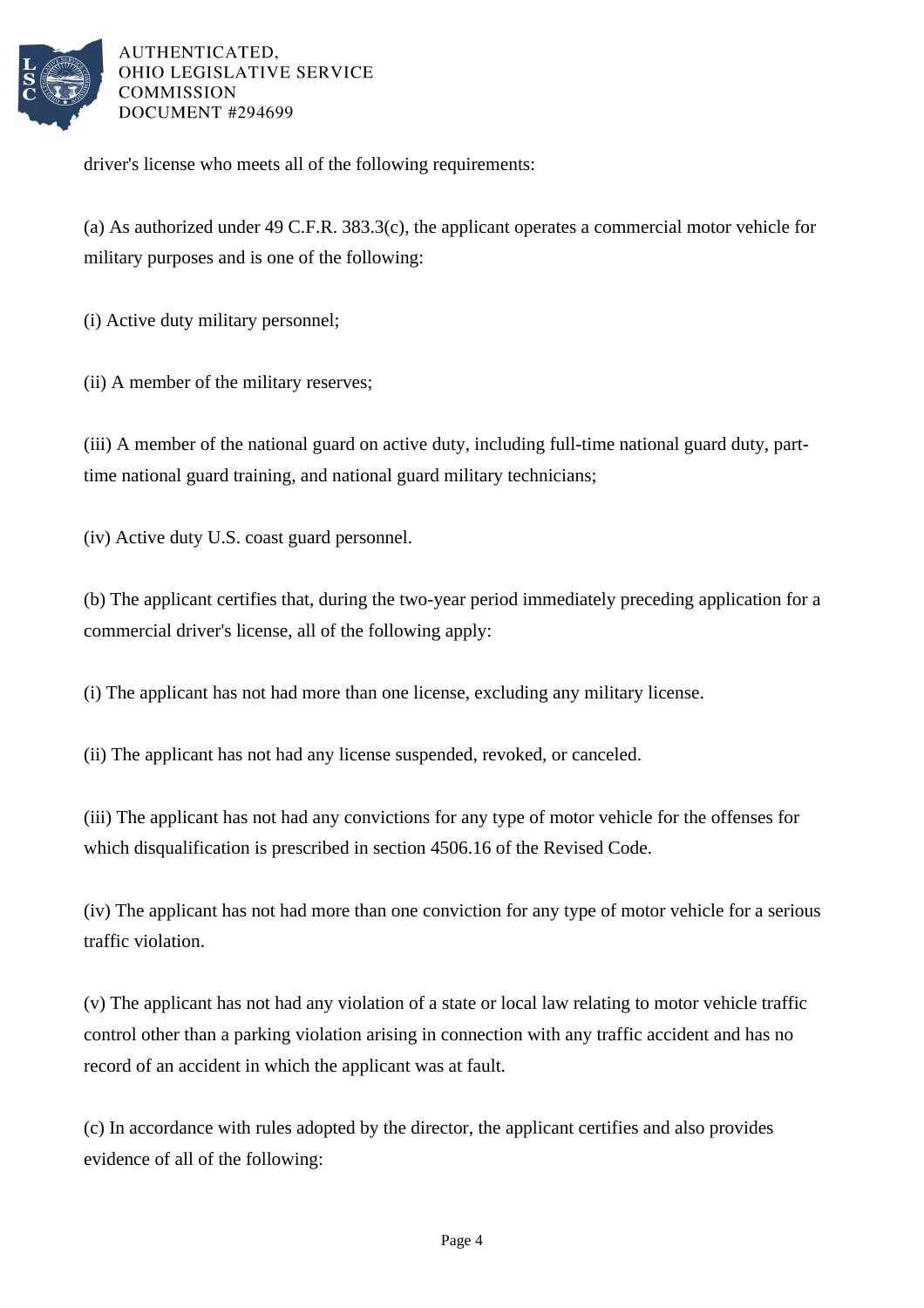

(i) That the applicant is or was regularly employed in a military position requiring operation of a commercial motor vehicle;

(ii) That the applicant was exempt from the requirements of this chapter under division (B)(6) of section 4506.03 of the Revised Code;

(iii) That, for at least two years immediately preceding the date of application or at least two years immediately preceding the date the applicant separated from military service or employment, the applicant regularly operated a vehicle representative of the commercial motor vehicle type that the applicant operates or expects to operate.

(2) The waiver established under division (D)(1) of this section does not apply to United States reserve technicians.

(E)(1) The department of public safety may charge and collect a divisible fee of fifty dollars for each skills test given as part of a commercial driver's license examination. The fee shall consist of ten dollars for the pre-trip inspection portion of the test, ten dollars for the off-road maneuvering portion of the test, and thirty dollars for the on-road portion of the test.

(2) No applicant is eligible to take the skills test until a minimum of fourteen days have elapsed since the initial issuance of a commercial driver's license temporary instruction permit to the applicant. The director may require an applicant for a commercial driver's license who schedules an appointment with the highway patrol or other authorized employee of the department of public safety to take all portions of the skills test and to pay an appointment fee of fifty dollars at the time of scheduling the appointment. If the applicant appears at the time and location specified for the appointment and takes all portions of the skills test during that appointment, the appointment fee serves as the skills test fee. If the applicant schedules an appointment to take all portions of the skills test and fails to appear at the time and location specified for the appointment, the director shall not refund any portion of the appointment fee. If the applicant schedules an appointment to take all portions of the skills test and appears at the time and location specified for the appointment, but declines or is unable to take all portions of the skills test, the director shall not refund any portion of the appointment fee. If the applicant cancels a scheduled appointment forty-eight hours or more prior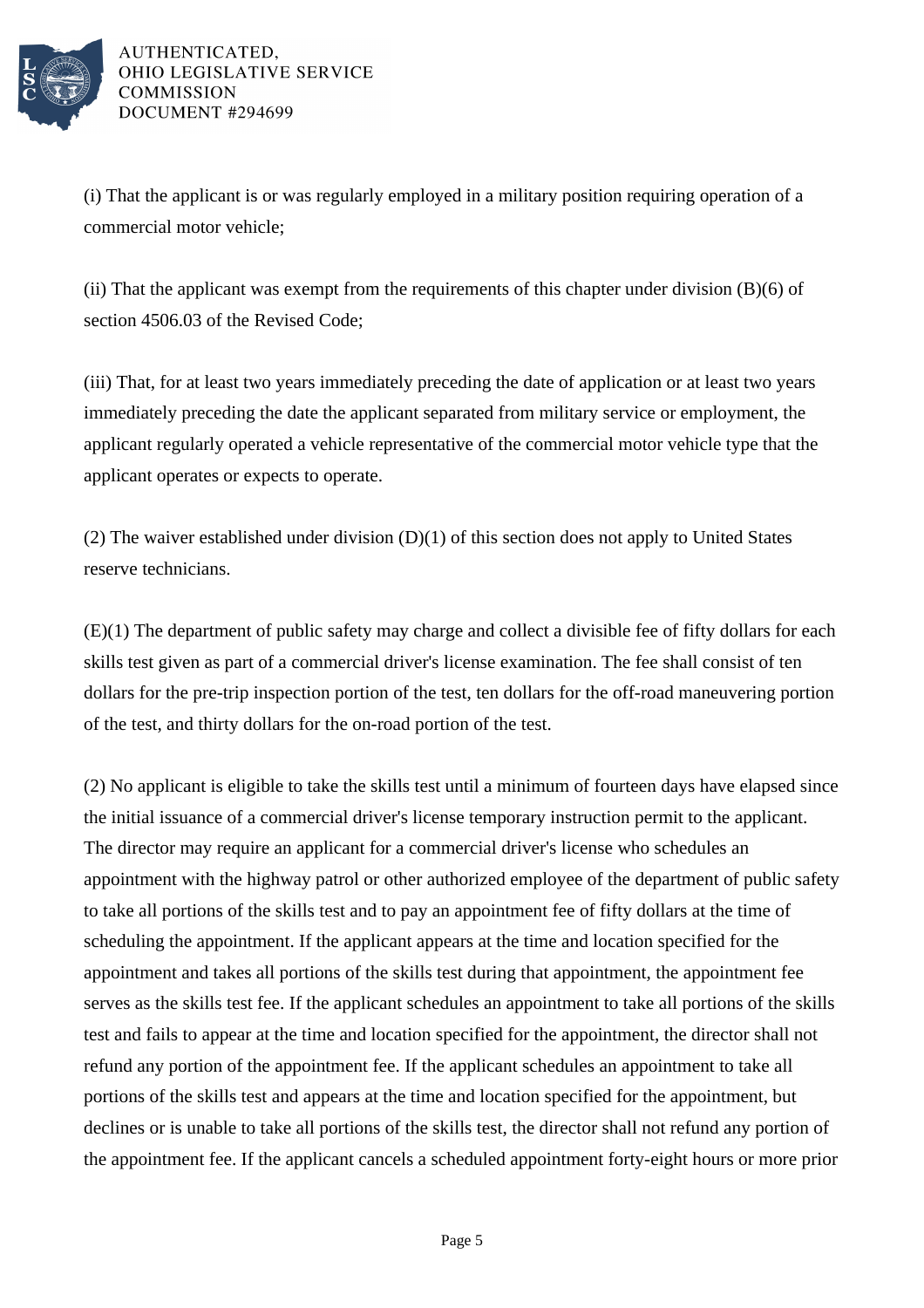

to the time of the appointment time, the applicant shall not forfeit the appointment fee.

An applicant for a commercial driver's license who schedules an appointment to take one or more, but not all, portions of the skills test is required to pay an appointment fee equal to the costs of each test scheduled, as prescribed in division (E)(1) of this section, when scheduling such an appointment. If the applicant appears at the time and location specified for the appointment and takes all the portions of the skills test during that appointment that the applicant was scheduled to take, the appointment fee serves as the skills test fee. If the applicant schedules an appointment to take one or more, but not all, portions of the skills test and fails to appear at the time and location specified for the appointment, the director shall not refund any portion of the appointment fee. If the applicant schedules an appointment to take one or more, but not all, portions of the skills test and appears at the time and location specified for the appointment, but declines or is unable to take all portions of the skills test that the applicant was scheduled to take, the director shall not refund any portion of the appointment fee. If the applicant cancels a scheduled appointment forty-eight hours or more prior to the time of the appointment time, the applicant shall not forfeit the appointment fee.

(3) The department of public safety shall deposit all fees it collects under division (E) of this section in the public safety - highway purposes fund established in section 4501.06 of the Revised Code.

(F)(1) Unless an applicant for a commercial driver's license has successfully completed the training required under 49 C.F.R. 380, subpart F, the applicant is not eligible to do any of the following:

(a) Take the skills test required for initial issuance of a class A or a class B commercial driver's license;

(b) Take the skills test required for initial issuance of a passenger (P) or school bus (S) endorsement on the applicant's commercial driver's license;

(c) Take the knowledge test required for initial issuance of a hazardous materials (H) endorsement on the applicant's commercial driver's license.

Before an applicant takes the applicable skills or knowledge test, the registrar shall electronically verify, through the federal motor carrier safety administration's training provider registry, that an